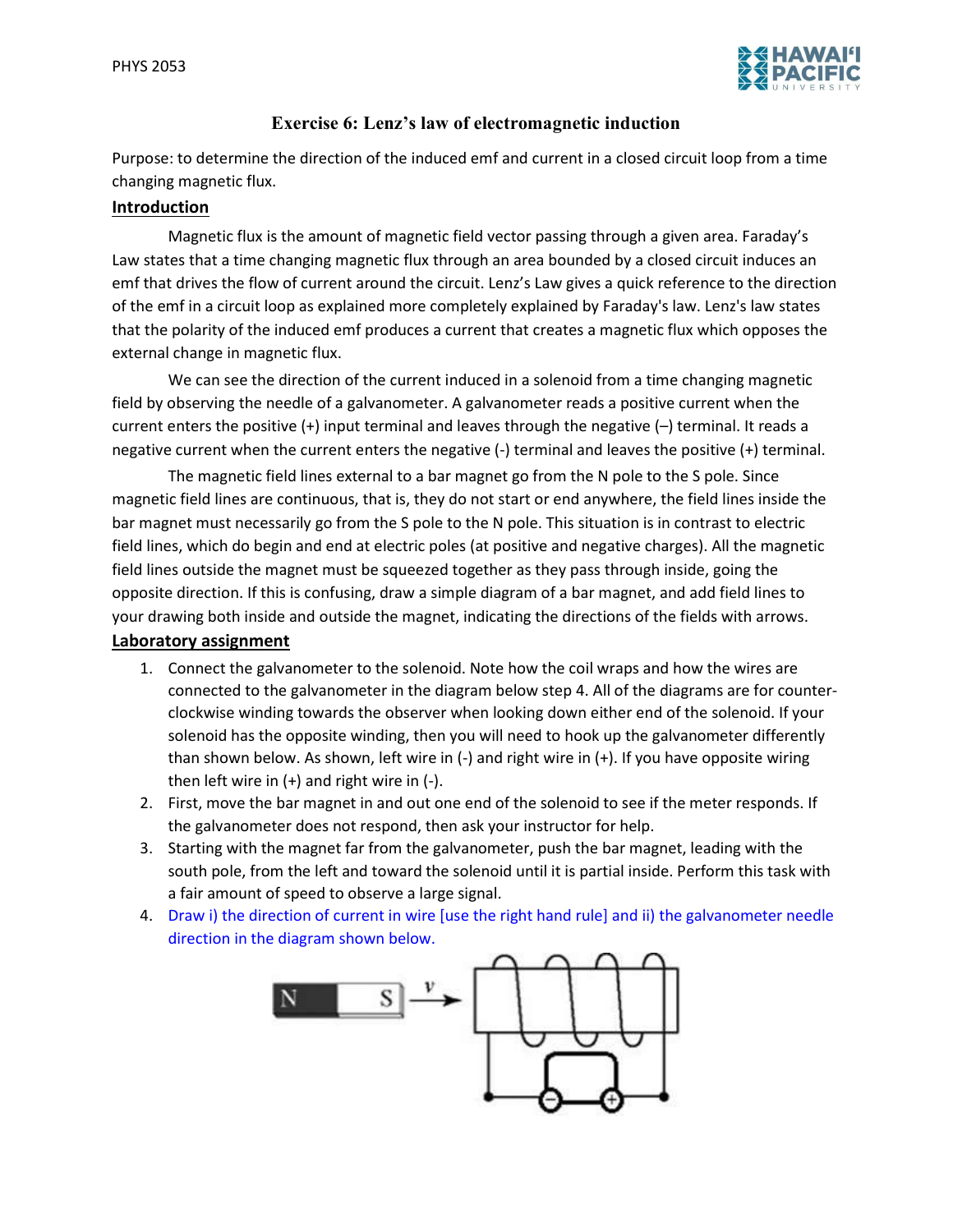

- 5. Starting with the magnet far from the galvanometer, push the bar magnet, leading with the north pole, from the left and toward the solenoid until it is partial inside.
- 6. Draw i) the direction of current in wire and ii) the galvanometer needle direction in the diagram shown below.



- 7. Starting with the magnet far from the galvanometer, push the bar magnet, leading with the south pole, from the right and toward the solenoid until it is partial inside.
- 8. Draw i) the direction of current in wire and ii) the galvanometer needle direction in the diagram shown below.



- 9. Starting with the magnet partially inside the left side of the solenoid with the north pole being inside the solenoid and south pole being outside the solenoid, pull the bar magnet to the left until it is away from the solenoid.
- 10. Draw i) the direction of current in wire and ii) the galvanometer needle direction in the diagram shown below.



11. Starting with the magnet partially inside the right side of the solenoid with the south pole being inside the solenoid and north pole being outside the solenoid, pull the bar magnet to the right until it is away from the solenoid.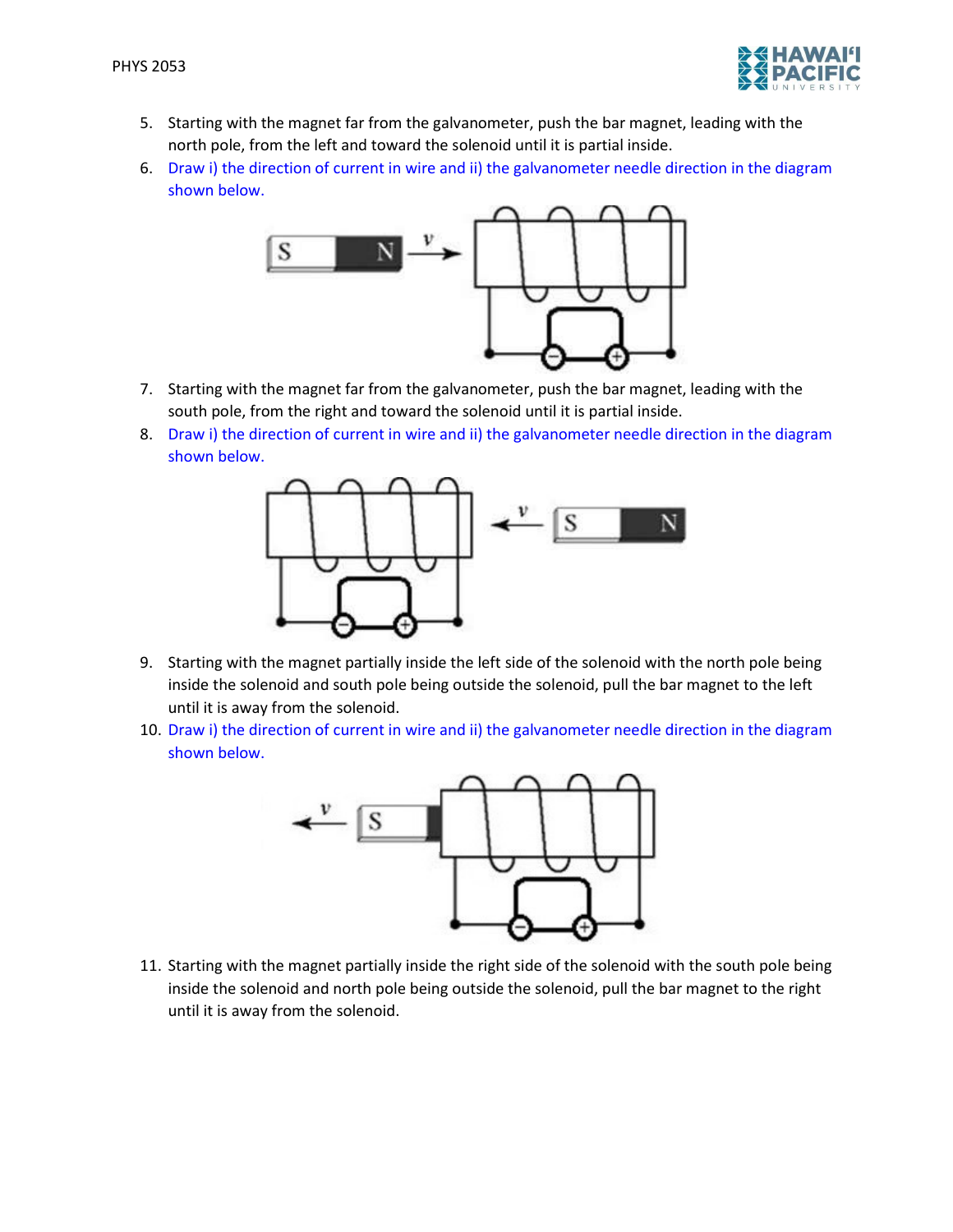

12. Draw i) the direction of current in wire and ii) the galvanometer needle direction in the diagram shown below.



13. Perform any one of the experiments above and vary the speed of the magnet. What effect does varying the speed with which you insert or remove the magnet from the solenoid have on the induced emf in the solenoid? Explain your observations using Faraday's Law.

\_\_\_\_\_\_\_\_\_\_\_\_\_\_\_\_\_\_\_\_\_\_\_\_\_\_\_\_\_\_\_\_\_\_\_\_\_\_\_\_\_\_\_\_\_\_\_\_\_\_\_\_\_\_\_\_\_\_\_\_\_\_\_\_\_\_\_\_\_\_\_\_\_\_\_\_\_\_\_\_\_\_\_\_\_

\_\_\_\_\_\_\_\_\_\_\_\_\_\_\_\_\_\_\_\_\_\_\_\_\_\_\_\_\_\_\_\_\_\_\_\_\_\_\_\_\_\_\_\_\_\_\_\_\_\_\_\_\_\_\_\_\_\_\_\_\_\_\_\_\_\_\_\_\_\_\_\_\_\_\_\_\_\_\_\_\_\_\_\_\_

\_\_\_\_\_\_\_\_\_\_\_\_\_\_\_\_\_\_\_\_\_\_\_\_\_\_\_\_\_\_\_\_\_\_\_\_\_\_\_\_\_\_\_\_\_\_\_\_\_\_\_\_\_\_\_\_\_\_\_\_\_\_\_\_\_\_\_\_\_\_\_\_\_\_\_\_\_\_\_\_\_\_\_\_.

14. Under what conditions does a current flow in response to a magnetic field? For instance, how about when the magnet is at rest in the solenoid? Explain in detail.

\_\_\_\_\_\_\_\_\_\_\_\_\_\_\_\_\_\_\_\_\_\_\_\_\_\_\_\_\_\_\_\_\_\_\_\_\_\_\_\_\_\_\_\_\_\_\_\_\_\_\_\_\_\_\_\_\_\_\_\_\_\_\_\_\_\_\_\_\_\_\_\_\_\_\_\_\_\_\_\_\_\_\_\_\_

\_\_\_\_\_\_\_\_\_\_\_\_\_\_\_\_\_\_\_\_\_\_\_\_\_\_\_\_\_\_\_\_\_\_\_\_\_\_\_\_\_\_\_\_\_\_\_\_\_\_\_\_\_\_\_\_\_\_\_\_\_\_\_\_\_\_\_\_\_\_\_\_\_\_\_\_\_\_\_\_\_\_\_\_\_

\_\_\_\_\_\_\_\_\_\_\_\_\_\_\_\_\_\_\_\_\_\_\_\_\_\_\_\_\_\_\_\_\_\_\_\_\_\_\_\_\_\_\_\_\_\_\_\_\_\_\_\_\_\_\_\_\_\_\_\_\_\_\_\_\_\_\_\_\_\_\_\_\_\_\_\_\_\_\_\_\_\_\_\_.

15. Perform another set of experiments to answer the following questions. Can you cause a current to flow in the solenoid by moving the bar magnet along the outside of the solenoid rather than inside the solenoid? If so, are certain orientations of the magnet more effective than others for inducing this current? Observe and explain.

\_\_\_\_\_\_\_\_\_\_\_\_\_\_\_\_\_\_\_\_\_\_\_\_\_\_\_\_\_\_\_\_\_\_\_\_\_\_\_\_\_\_\_\_\_\_\_\_\_\_\_\_\_\_\_\_\_\_\_\_\_\_\_\_\_\_\_\_\_\_\_\_\_\_\_\_\_\_\_\_\_\_\_\_\_

\_\_\_\_\_\_\_\_\_\_\_\_\_\_\_\_\_\_\_\_\_\_\_\_\_\_\_\_\_\_\_\_\_\_\_\_\_\_\_\_\_\_\_\_\_\_\_\_\_\_\_\_\_\_\_\_\_\_\_\_\_\_\_\_\_\_\_\_\_\_\_\_\_\_\_\_\_\_\_\_\_\_\_\_\_

\_\_\_\_\_\_\_\_\_\_\_\_\_\_\_\_\_\_\_\_\_\_\_\_\_\_\_\_\_\_\_\_\_\_\_\_\_\_\_\_\_\_\_\_\_\_\_\_\_\_\_\_\_\_\_\_\_\_\_\_\_\_\_\_\_\_\_\_\_\_\_\_\_\_\_\_\_\_\_\_\_\_\_\_\_

\_\_\_\_\_\_\_\_\_\_\_\_\_\_\_\_\_\_\_\_\_\_\_\_\_\_\_\_\_\_\_\_\_\_\_\_\_\_\_\_\_\_\_\_\_\_\_\_\_\_\_\_\_\_\_\_\_\_\_\_\_\_\_\_\_\_\_\_\_\_\_\_\_\_\_\_\_\_\_\_\_\_\_\_.